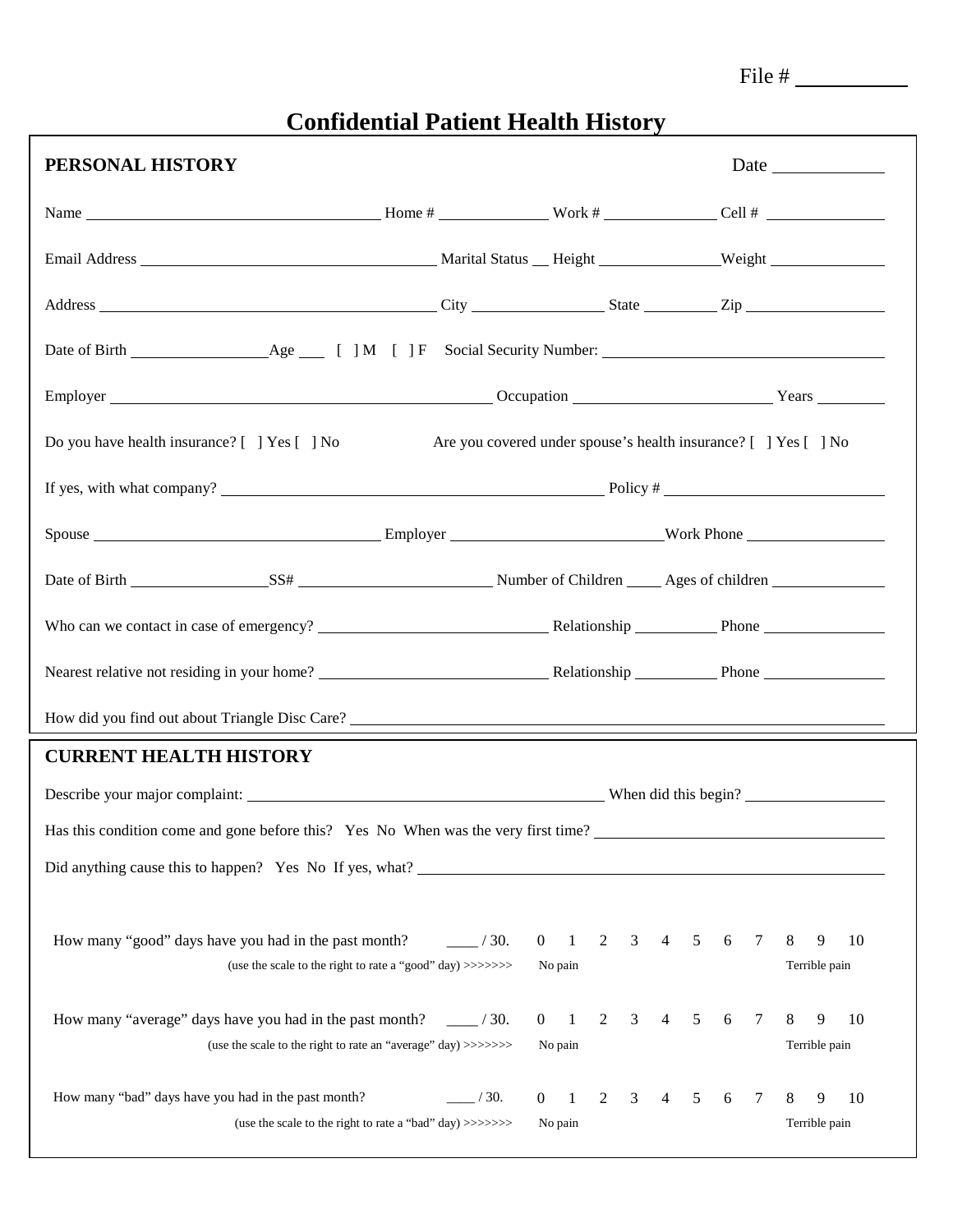| [USE THE DIAGRAM TO SHOW AREAS OF PAIN]                                                                                                                                                                                        |     |                |                | Mark areas of pain on figures below                         |
|--------------------------------------------------------------------------------------------------------------------------------------------------------------------------------------------------------------------------------|-----|----------------|----------------|-------------------------------------------------------------|
| On an average day, when you first open your eyes in the morning the<br>pain is:                                                                                                                                                |     |                |                |                                                             |
| $0 \t1 \t2 \t3 \t4 \t5 \t6 \t7 \t8 \t9$                                                                                                                                                                                        |     | 10             |                |                                                             |
| On an average day, when you get out of the bed the pain is:                                                                                                                                                                    |     |                |                |                                                             |
| $1 \t2 \t3 \t4 \t5 \t6 \t7 \t8 \t9$<br>$\Omega$                                                                                                                                                                                |     | 10             |                |                                                             |
| On an average day, by mid-day the pain is:                                                                                                                                                                                     |     |                |                |                                                             |
| $1 \t2 \t3 \t4 \t5 \t6 \t7 \t8$<br>$\overline{0}$                                                                                                                                                                              |     | 9<br>10        |                |                                                             |
| On an average day, in the evening after work the pain is:                                                                                                                                                                      |     |                |                |                                                             |
| 0 1 2 3 4 5 6 7 8 9                                                                                                                                                                                                            |     | 10             |                | $\mathcal{F}$                                               |
| On an average day, when you go to bed the pain is:                                                                                                                                                                             |     |                |                |                                                             |
| 1 2 3 4 5 6 7 8 9<br>$\overline{0}$                                                                                                                                                                                            |     | 10             |                |                                                             |
|                                                                                                                                                                                                                                |     |                |                | Who is your primary care physician? $\qquad \qquad$ Phone # |
| Would you like a report sent to your primary care physician detailing our findings and recommendations? Yes No                                                                                                                 |     |                |                |                                                             |
| Is there any drug you now take every week for this condition? Yes No (*** LIST BELOW ***)                                                                                                                                      |     |                |                |                                                             |
|                                                                                                                                                                                                                                |     |                |                |                                                             |
| Drug 1: Purpose: Purpose: 2008.                                                                                                                                                                                                |     |                |                |                                                             |
| Drug 2: Purpose: Purpose: 2. Purpose: 2. Purpose: 2. Purpose: 2. Purpose: 2. Purpose: 2. Purpose: 2. Purpose: 2. Purpose: 2. Purpose: 2. Purpose: 2. Purpose: 2. Purpose: 2. Purpose: 2. Purpose: 2. Purpose: 2. Purpose: 2. P |     |                |                |                                                             |
| Drug 3: Purpose: Purpose: 2008.                                                                                                                                                                                                |     |                |                |                                                             |
| Have you ever had a cortisone shot for this condition? Yes No When? _____________                                                                                                                                              |     |                |                |                                                             |
| Have you had epidural injections for this condition?                                                                                                                                                                           |     | Yes            | No             |                                                             |
| Have you had physical therapy for this condition?                                                                                                                                                                              |     | Yes            | No             |                                                             |
| Have you had acupuncture for this condition?                                                                                                                                                                                   |     | Yes            | No             | Result?                                                     |
| Have you had chiropractic for this condition?                                                                                                                                                                                  |     | Yes            | No             | Result?                                                     |
| Have you had massage therapy for this condition?                                                                                                                                                                               |     | Yes            | No             | Result?                                                     |
| Have you had surgery for this condition?                                                                                                                                                                                       |     | Yes            | No             | Result?                                                     |
| Have you been given a TENS unit for this condition?                                                                                                                                                                            |     | Yes            | N <sub>0</sub> |                                                             |
| Have X-rays or an MRI or a CT scan been taken?                                                                                                                                                                                 | Yes | N <sub>o</sub> |                | Where? $Date(s)$                                            |
| Has an EMG or an NCS or a SSEP scan been done? Yes                                                                                                                                                                             |     | N <sub>0</sub> |                | Where? $\qquad \qquad$ Date (s)                             |
| Has a Bone Scan been done?                                                                                                                                                                                                     | Yes | No             |                | Where? $Date(s)$                                            |
| Has a Myelogram or a Discogram been done?                                                                                                                                                                                      | Yes | No             |                | Where? $Date(s)$                                            |
| Is there any drug you now take every week for any other condition? Yes No (*** LIST BELOW ***)                                                                                                                                 |     |                |                |                                                             |
|                                                                                                                                                                                                                                |     |                |                |                                                             |
|                                                                                                                                                                                                                                |     |                |                |                                                             |
| Drug 3: Purpose: Purpose: 2008. Purpose: 2008. Purpose: 2008. Purpose: 2008. Purpose: 2008. Purpose: 2008. Purpose: 2008. Purpose: 2008. Purpose: 2008. Purpose: 2008. Purpose: 2008. Purpose: 2008. Purpose: 2008. Purpose: 2 |     |                |                |                                                             |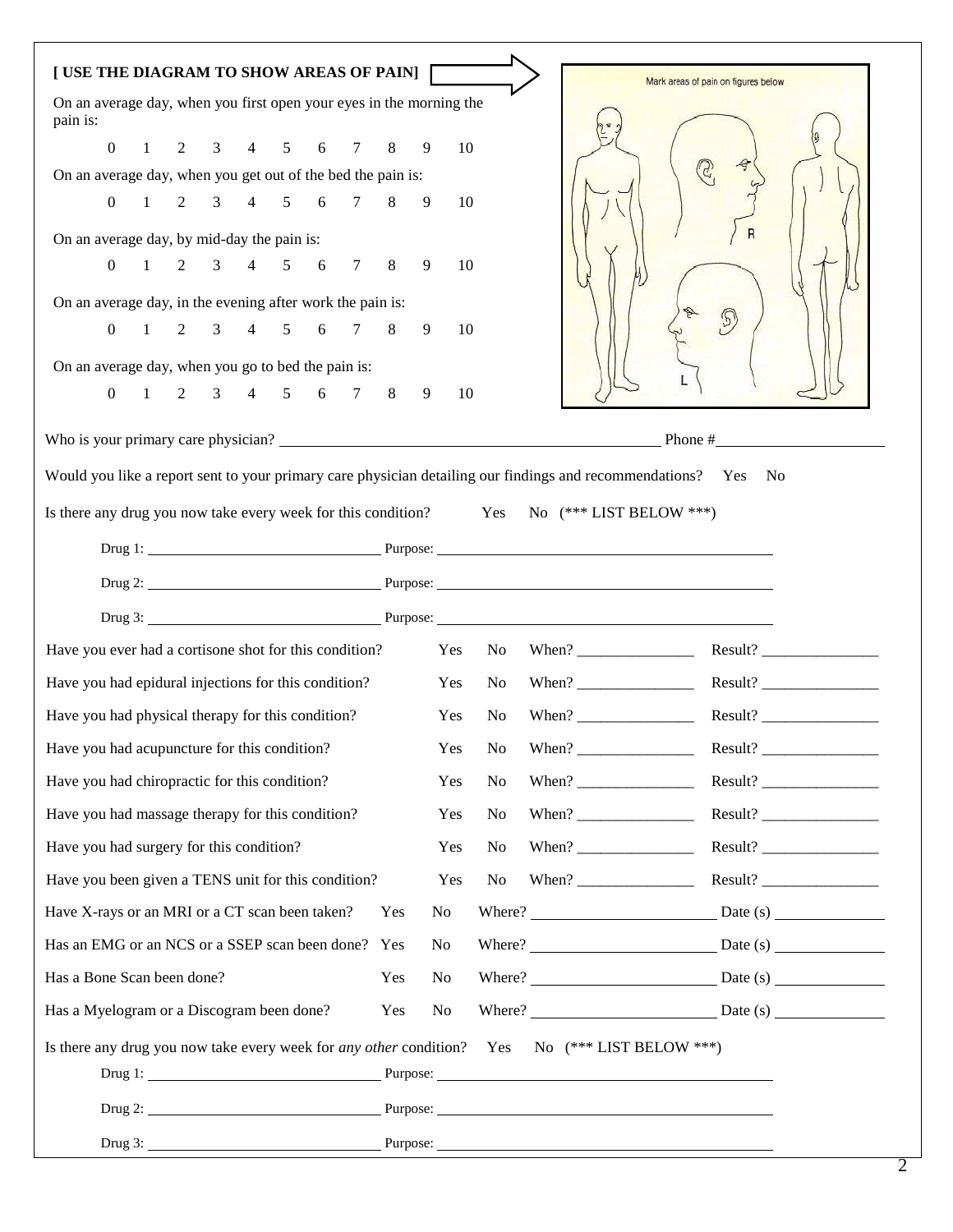| Have you missed work in the past due to this problem? Yes No<br>No<br>Are you presently able to work? Yes                                                                                                                     |  |  |  |  |  |  |  |  |  |  |
|-------------------------------------------------------------------------------------------------------------------------------------------------------------------------------------------------------------------------------|--|--|--|--|--|--|--|--|--|--|
| In the past year how many days work have you missed as a result of this condition?                                                                                                                                            |  |  |  |  |  |  |  |  |  |  |
|                                                                                                                                                                                                                               |  |  |  |  |  |  |  |  |  |  |
| Assign a percentage to how much time you spend on each of the activities below in an average work day:                                                                                                                        |  |  |  |  |  |  |  |  |  |  |
| Sitting 16 % Standing 16 % Walking 20 % Lifting 20 %                                                                                                                                                                          |  |  |  |  |  |  |  |  |  |  |
| Which of these activities causes you the most difficulty?                                                                                                                                                                     |  |  |  |  |  |  |  |  |  |  |
| Is there a history of spinal problems or nerve disorders in your family? Yes<br>N <sub>0</sub>                                                                                                                                |  |  |  |  |  |  |  |  |  |  |
| Describe: the contract of the contract of the contract of the contract of the contract of the contract of the contract of the contract of the contract of the contract of the contract of the contract of the contract of the |  |  |  |  |  |  |  |  |  |  |
|                                                                                                                                                                                                                               |  |  |  |  |  |  |  |  |  |  |
| If you have had surgery, do you have screws/plates/rods/other metal implanted ? Yes No                                                                                                                                        |  |  |  |  |  |  |  |  |  |  |
| Has surgery been recommended as a possible solution to this condition? Yes<br>N <sub>0</sub>                                                                                                                                  |  |  |  |  |  |  |  |  |  |  |
| Has anyone else in your family had spinal surgery? Yes No Who? How many times?                                                                                                                                                |  |  |  |  |  |  |  |  |  |  |
| If yes, what was their result?                                                                                                                                                                                                |  |  |  |  |  |  |  |  |  |  |
| Have you noticed any muscle weakness in your arm or leg?<br>Yes<br>N <sub>0</sub>                                                                                                                                             |  |  |  |  |  |  |  |  |  |  |
| Have you noticed any difficulty controlling your bowel / bladder?<br>Yes<br>N <sub>0</sub>                                                                                                                                    |  |  |  |  |  |  |  |  |  |  |
| Does this condition interfere in any way with your sex life?<br>Yes<br>N <sub>o</sub>                                                                                                                                         |  |  |  |  |  |  |  |  |  |  |
| Do you suffer from any condition other than that which you are now consulting us?<br>N <sub>0</sub><br>Yes                                                                                                                    |  |  |  |  |  |  |  |  |  |  |
| Please Explain: No. 1996. The Contract of the Contract of the Contract of the Contract of the Contract of the Contract of the Contract of the Contract of the Contract of the Contract of the Contract of the Contract of the |  |  |  |  |  |  |  |  |  |  |
| <b>PAST HEALTH HISTORY</b>                                                                                                                                                                                                    |  |  |  |  |  |  |  |  |  |  |
| Any major surgery/operations? Yes No Any broken bones? Yes No                                                                                                                                                                 |  |  |  |  |  |  |  |  |  |  |
|                                                                                                                                                                                                                               |  |  |  |  |  |  |  |  |  |  |
| Any major accidents or falls? Yes<br>N <sub>0</sub>                                                                                                                                                                           |  |  |  |  |  |  |  |  |  |  |
|                                                                                                                                                                                                                               |  |  |  |  |  |  |  |  |  |  |
| Anything (other than above) resulting in hospitalization? Yes<br>N <sub>0</sub>                                                                                                                                               |  |  |  |  |  |  |  |  |  |  |
|                                                                                                                                                                                                                               |  |  |  |  |  |  |  |  |  |  |
| Is it possible you are pregnant? Yes No Last menstrual period: _________________                                                                                                                                              |  |  |  |  |  |  |  |  |  |  |
| Is there <i>anything else</i> the doctor should know about you regarding your health? Yes No Please explain in the area below:                                                                                                |  |  |  |  |  |  |  |  |  |  |
|                                                                                                                                                                                                                               |  |  |  |  |  |  |  |  |  |  |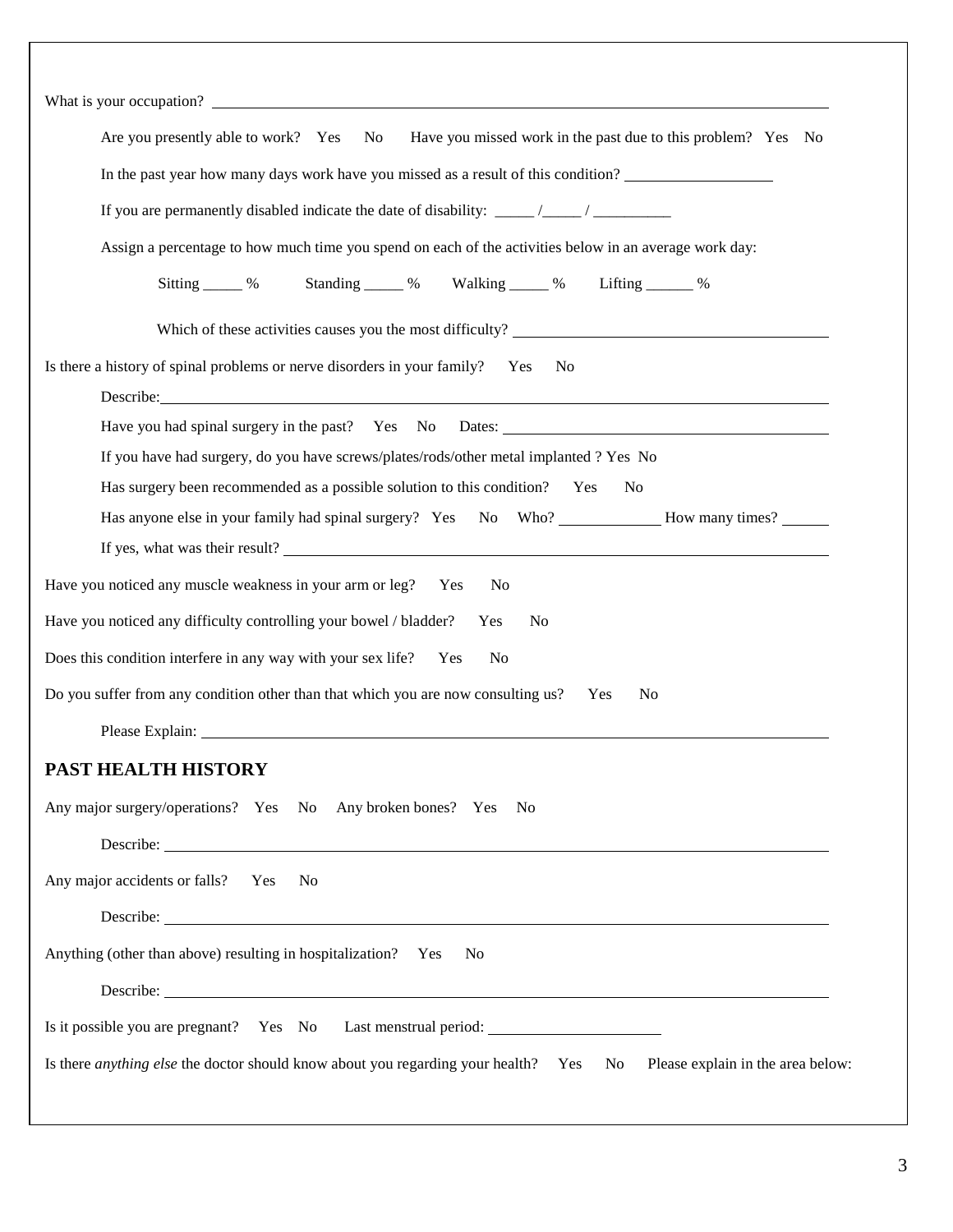## SELF-ASSESSMENT INDEX Subjective Findings

FOR EACH of the thirteen (13) categories listed below please indicate the degree to which different aspects of your life are affected by the function of your body. Think about the past 30 days. A score of 0 means no proble the function of your body. Think about the past 30 days. A score of 0 means no problem at all, and a score of 10 signifies that all of the items described in the category have been totally disrupted or prevented by pain or dysfunction.

**1. Exercise.** Do you exercise? A physically demanding job is worth several extra points but is not exercise. Do you know how to calculate your target heart rate? Do you reach your target heart rate for at least 20 minutes, 3 times a week? Do you have a stretch routine? Have you heard the old saying "if you don't use it, you lose it"? How much improvement is needed in this category?

| ve exercised regularly for years |  |  |  | I need to get in a lot better shape |  |
|----------------------------------|--|--|--|-------------------------------------|--|

**2. Self Care.** This category includes activities that involve personal maintenance and independent daily living such as showering and shaving. Do you have to rest between showering and getting dressed? If you drop something on the floor is it a problem? Do you leave extra time to get ready? Does it take you a long time to "get going" in the morning?



**3. Activities of Daily Living**. This category refers to such general activities such as sitting, walking, standing, getting out of a chair, lifting, etc. Do you have to be careful about which chair you choose to sit in? Does standing in line aggravate your symptoms? Are there certain shoes that you can no longer wear? Do you have trouble getting into or out of the car or driving for much distance?

| -problem<br>have<br>n |  |  | $H$ V $\Delta$ r | /thin σ | do causes me pain |  |
|-----------------------|--|--|------------------|---------|-------------------|--|

**4. Stress**. This category refers to the general feeling of being "stressed out". Stress can result in headaches, irritability, moodiness, fatigue, inability to concentrate, tension behind the eyes, difficulties with sleep (including inability to get to sleep or awakening too early), and others. Do you take drugs to control these symptoms? Zero (0) equals light-hearted, well rested, and full of energy. Ten (10) equals completely stressed out, tired, and drained almost all the time.



**5. Family/ Home Responsibilities**. Rate the affect of your current physical condition on your family. This category includes the chores and duties you should be doing around the house (e.g., yard work or vacuuming or cooking) and errands or favors for other family members (e.g., driving the children to soccer practice or helping them with homework or shopping at the store). Who pushes the trash can to the street? Could you cut the grass if you chose to do so?



**6. Social Activity.** This category refers to activities which involve participation with friends and acquaintances other than family members. It includes parties, movies, concerts, dining out, barbecues, and other social functions. Are there things you are missing out on because you don't want to drive that far, stand or sit that long, or walk that much?



**7. Recreation**. This category includes hobbies such as reading or crossword puzzles, sports such as basketball or golf, and other similar leisure or fun activities such as shopping at the mall or browsing through the fair grounds. Are there things you used to do, that others your age can still do, that are no longer worth the price you have to pay?



**8. Occupation**. This category refers to activities that are a part of or directly related to one's job. Do you have trouble lifting? Do you drop things? Are you unable to concentrate? Can you easily sit or stand for as long as you need to? Does an ordinary work day seem like a hundred years? Has anyone at work noticed that you're not doing as well as you could or should?

|  |  |  |  | <br> |  |
|--|--|--|--|------|--|